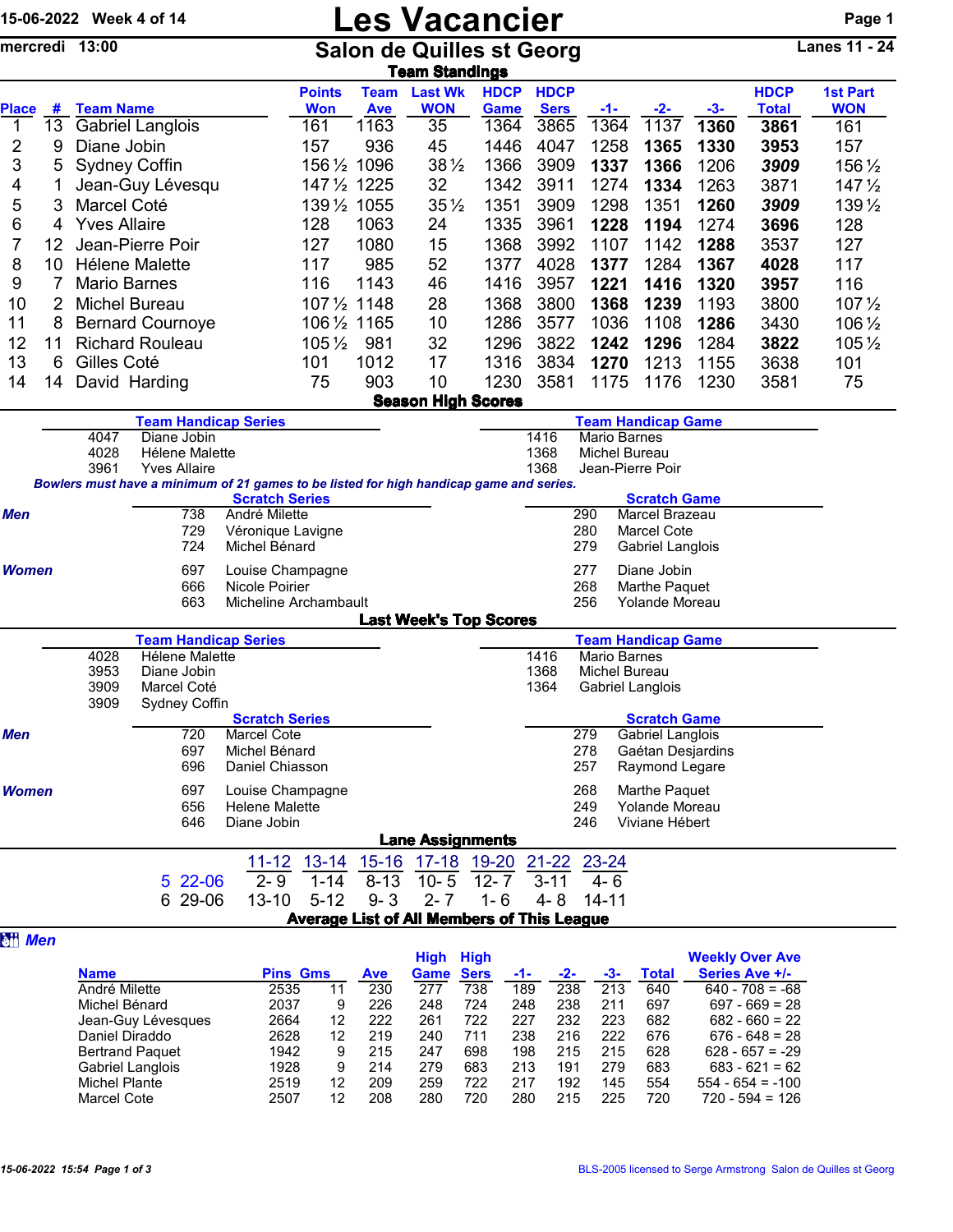| 15-06-2022                    |                           |                 | <b>Les Vacancier</b> |                  |             | Page 2      |      |       |       |              |                        |  |
|-------------------------------|---------------------------|-----------------|----------------------|------------------|-------------|-------------|------|-------|-------|--------------|------------------------|--|
|                               |                           |                 |                      |                  | <b>High</b> | <b>High</b> |      |       |       |              | <b>Weekly Over Ave</b> |  |
|                               | <b>Name</b>               | <b>Pins Gms</b> |                      | <b>Ave</b>       | Game        | <b>Sers</b> | -1-  | $-2-$ | $-3-$ | <b>Total</b> | Series Ave +/-         |  |
|                               | François Champagne        | 1880            | 9                    | $\overline{208}$ | 255         | 678         | 235  | 188   | 255   | 678          | $678 - 600 = 78$       |  |
|                               | Claude Gagnon             | 2506            | 12                   | 208              | 258         | 650         | 238  | 203   | 204   | 645          | $645 - 618 = 27$       |  |
|                               | Roger Douville            | 2460            | 12                   | 205              | 253         | 694         | 191  | 194   | 201   | 586          | $586 - 624 = -38$      |  |
|                               | Daniel Chiasson           | 2433            | 12                   | 202              | 265         | 696         | 198  | 233   | 265   | 696          | $696 - 579 = 117$      |  |
|                               | <b>Yves Allaire</b>       | 1821            | 9                    | 202              | 258         | 622         | 196  | 177   | 213   | 586          | $586 - 615 = -29$      |  |
|                               | <b>Andre Dupuis</b>       | 2391            | 12                   | 199              | 241         | 669         | 202  | 241   | 226   | 669          | $669 - 573 = 96$       |  |
|                               | Marcel Brazeau            | 2381            | 12                   | 198              | 290         | 704         | 151  | 211   | 202   | 564          | $564 - 603 = -39$      |  |
|                               | <b>Richard Rouleau</b>    | 2371            | 12                   | 197              | 249         | 632         | 226  | 183   | 220   | 629          | $629 - 579 = 50$       |  |
|                               | <b>Michel Bureau</b>      | 2369            | 12                   | 197              | 234         | 619         | 211  | 171   | 210   | 592          | $592 - 591 = 1$        |  |
|                               | Gaétan Desjardins         | 2367            | 12                   | 197              | 278         | 664         | 278  | 150   | 159   | 587          | $587 - 591 = -4$       |  |
|                               | <b>Benoit Galipeau</b>    | 2350            | 12                   | 195              | 226         | 632         | 189  | 192   | 212   | 593          | $593 - 585 = 8$        |  |
|                               | Yvon Mongeau              | 2322            | 12                   | 193              | 263         | 636         | 158  | 167   | 247   | 572          | $572 - 582 = -10$      |  |
|                               | Majella Jean              | 2319            | 12                   | 193              | 248         | 658         | 180  | 160   | 233   | 573          | $573 - 582 = -9$       |  |
|                               | <b>Bernard Cournoyer</b>  | 2315            | 12                   | 192              | 246         | 617         | 145  | 170   | 160   | 475          | $475 - 612 = -137$     |  |
|                               | Réjean Nadeau             | 2312            | 12                   | 192              | 246         | 618         | 176  | 211   | 163   | 550          | $550 - 585 = -35$      |  |
|                               | Véronique Lavigne         | 1728            | 9                    | 192              | 267         | 729         | 146  | 148   | 211   | 505          | $505 - 609 = -104$     |  |
|                               | Jean-Claude Cournoyer     | 2286            | 12                   | 190              | 233         | 660         | 194  | 140   | 223   | 557          | $557 - 576 = -19$      |  |
|                               | Gaston Tougas             | 2258            | 12                   | 188              | 278         | 653         | 183  | 185   | 187   | 555          | $555 - 567 = -12$      |  |
|                               | Roger Capron              | 1688            | 9                    | 187              | 269         | 694         | 183  | 188   | 194   | 565          | $565 - 561 = 4$        |  |
|                               | Jean-Pierre Poirier       | 2249            | 12                   | 187              | 220         | 608         | 189  | 176   | 205   | 570          | $570 - 558 = 12$       |  |
|                               | Sydney Coffin             | 2242            | 12                   | 186              | 256         | 686         | 256  | 235   | 195   | 686          | $686 - 516 = 170$      |  |
|                               | Gilles Coté               | 2225            | 12                   | 185              | 248         | 590         | 248  | 200   | 140   | 588          | $588 - 543 = 45$       |  |
|                               | Raymond Legare            | 2217            | 12                   | 184              | 257         | 649         | 257  | 226   | 166   | 649          | $649 - 522 = 127$      |  |
|                               | <b>Christian Rheau</b>    | 2217            | 12                   | 184              | 237         | 623         | 193  | 173   | 202   | 568          | $568 - 549 = 19$       |  |
|                               | Mario Barnes              | 1106            | 6                    | 184              | 205         | 580         | 174  | 199   | 153   | 526          | $526 - 579 = -53$      |  |
|                               | Gaétan Jobin              | 2170            | 12                   | 180              | 253         | 584         | 172  | 217   | 195   | 584          | $584 - 528 = 56$       |  |
|                               | Paul-Andre Marino         | 532             | 3                    | 177              | 214         | 532         | 156  | 162   | 214   | 532          | $532 - 594 = -62$      |  |
|                               | <b>Richard Dufault</b>    | 2086            | 12                   | 173              | 208         | 554         | 141  | 171   | 175   | 487          | $487 - 531 = -44$      |  |
|                               | Claude Lachapelle         | 2028            | 12                   | 169              | 236         | 558         | 170  | 183   | 152   | 505          | $505 - 507 = -2$       |  |
|                               | <b>Yvon Auclair</b>       | 1939            | 12                   | 161              | 211         | 524         | 165  | 211   | 117   | 493          | $493 - 480 = 13$       |  |
|                               | <b>Robert Filiatrault</b> | 454             | 3                    | 151              | 173         | 454         | a151 | a151  | a151  | 453          | $453 - 453 = 0$        |  |
|                               | Philippe Gagnon           | 598             | 6                    | 99               | 126         | 338         | a99  | a99   | a99   | 297          | $297 - 297 = 0$        |  |
|                               | David Harding             | 0               | 0                    | bk150            | 0           | 0           | a150 | a150  | a150  | 450          | $450 - 450 = 0$        |  |
| <b>SAMPLE</b><br><b>Women</b> |                           |                 |                      |                  |             |             |      |       |       |              |                        |  |

|                          |                 |    |            | <b>High</b> | <b>High</b> |      |       |       |              | <b>Weekly Over Ave</b> |
|--------------------------|-----------------|----|------------|-------------|-------------|------|-------|-------|--------------|------------------------|
| <b>Name</b>              | <b>Pins Gms</b> |    | <b>Ave</b> | Game        | <b>Sers</b> | -1-  | $-2-$ | $-3-$ | <b>Total</b> | Series Ave +/-         |
| Louise Champagne         | 2643            | 12 | 220        | 243         | 697         | 221  | 234   | 242   | 697          | $697 - 648 = 49$       |
| Nicole Poirier           | 2484            | 12 | 207        | 247         | 666         | 184  | 177   | 214   | 575          | $575 - 636 = -61$      |
| Micheline Archambault    | 1855            | 9  | 206        | 247         | 663         | 149  | 216   | 192   | 557          | $557 - 648 = -91$      |
| Yolande Moreau           | 2363            | 12 | 196        | 256         | 653         | 224  | 249   | 180   | 653          | $653 - 570 = 83$       |
| Nicole Bernaquez         | 2356            | 12 | 196        | 243         | 628         | 192  | 170   | 221   | 583          | $583 - 591 = -8$       |
| Gisele Beaudet           | 2346            | 12 | 195        | 237         | 616         | 225  | 191   | 200   | 616          | $616 - 576 = 40$       |
| Diane Jobin              | 2329            | 12 | 194        | 277         | 646         | 207  | 225   | 214   | 646          | $646 - 561 = 85$       |
| <b>Claire Lefrancois</b> | 2294            | 12 | 191        | 240         | 619         | 217  | 234   | 168   | 619          | $619 - 558 = 61$       |
| <b>France Gravel</b>     | 2286            | 12 | 190        | 236         | 610         | 204  | 183   | 223   | 610          | $610 - 558 = 52$       |
| Jeannine Beaulieu        | 2258            | 12 | 188        | 215         | 601         | 148  | 195   | 193   | 536          | $536 - 573 = -37$      |
| Nicole Despres           | 2244            | 12 | 187        | 242         | 656         | 187  | 242   | 173   | 602          | $602 - 546 = 56$       |
| Lauren Diraddo           | 2232            | 12 | 186        | 244         | 644         | 188  | 180   | 244   | 612          | $612 - 540 = 72$       |
| <b>Helene Malette</b>    | 1645            | 9  | 182        | 242         | 656         | 229  | 185   | 242   | 656          | $656 - 492 = 164$      |
| Marthe Paguet            | 1617            | 9  | 179        | 268         | 605         | 165  | 268   | 172   | 605          | $605 - 504 = 101$      |
| Denise Coté              | 2147            | 12 | 178        | 254         | 659         | 198  | 148   | 169   | 515          | $515 - 543 = -28$      |
| Viviane Hébert           | 2139            | 12 | 178        | 246         | 635         | 152  | 237   | 246   | 635          | $635 - 501 = 134$      |
| <b>MGinette Marois</b>   | 1976            | 12 | 164        | 206         | 575         | 180  | 206   | 189   | 575          | $575 - 465 = 110$      |
| Micheline Tremblay       | 1481            | 9  | 164        | 214         | 547         | a164 | a164  | a164  | 492          | $492 - 492 = 0$        |
| Louise Demers            | 1468            | 9  | 163        | 222         | 533         | a163 | a163  | a163  | 489          | $489 - 489 = 0$        |
| Nicole Lafreniere        | 1956            | 12 | 163        | 194         | 549         | 184  | 186   | 179   | 549          | $549 - 468 = 81$       |
| <b>Francine Lacasse</b>  | 1467            | 9  | 163        | 199         | 522         | 164  | 137   | 164   | 465          | $465 - 501 = -36$      |
| Pierrettte Rouleau       | 1947            | 12 | 162        | 219         | 588         | 146  | 134   | 100   | 380          | $380 - 522 = -142$     |
| France Sylvestre         | 1451            | 9  | 161        | 200         | 577         | 189  | 200   | 188   | 577          | $577 - 435 = 142$      |
| Denise Champagne         | 1902            | 12 | 158        | 208         | 515         | 135  | 193   | 187   | 515          | $515 - 462 = 53$       |
| <b>VGinette Vear</b>     | 1902            | 12 | 158        | 214         | 522         | 172  | 166   | 184   | 522          | $522 - 459 = 63$       |
| Jacqueline Harnois       | 1896            | 12 | 158        | 183         | 486         | 169  | 150   | 140   | 459          | $459 - 477 = -18$      |
| Marie Noel               | 1880            | 12 | 156        | 207         | 522         | 173  | 127   | 186   | 486          | $486 - 462 = 24$       |
| Louise Bouchard          | 461             | 3  | 153        | 190         | 461         | 135  | 136   | 190   | 461          | $461 - 531 = -70$      |
| Jeanne D'Arc Pelletier   | 910             | 6  | 151        | 184         | 465         | a151 | a151  | a151  | 453          | $453 - 453 = 0$        |
| Lucille Frechette        | 1808            | 12 | 150        | 213         | 584         | 105  | 146   | 111   | 362          | $362 - 480 = -118$     |
| <b>Fernande Leclerc</b>  | 1354            | 9  | 150        | 169         | 472         | 130  | 169   | 140   | 439          | $439 - 456 = -17$      |